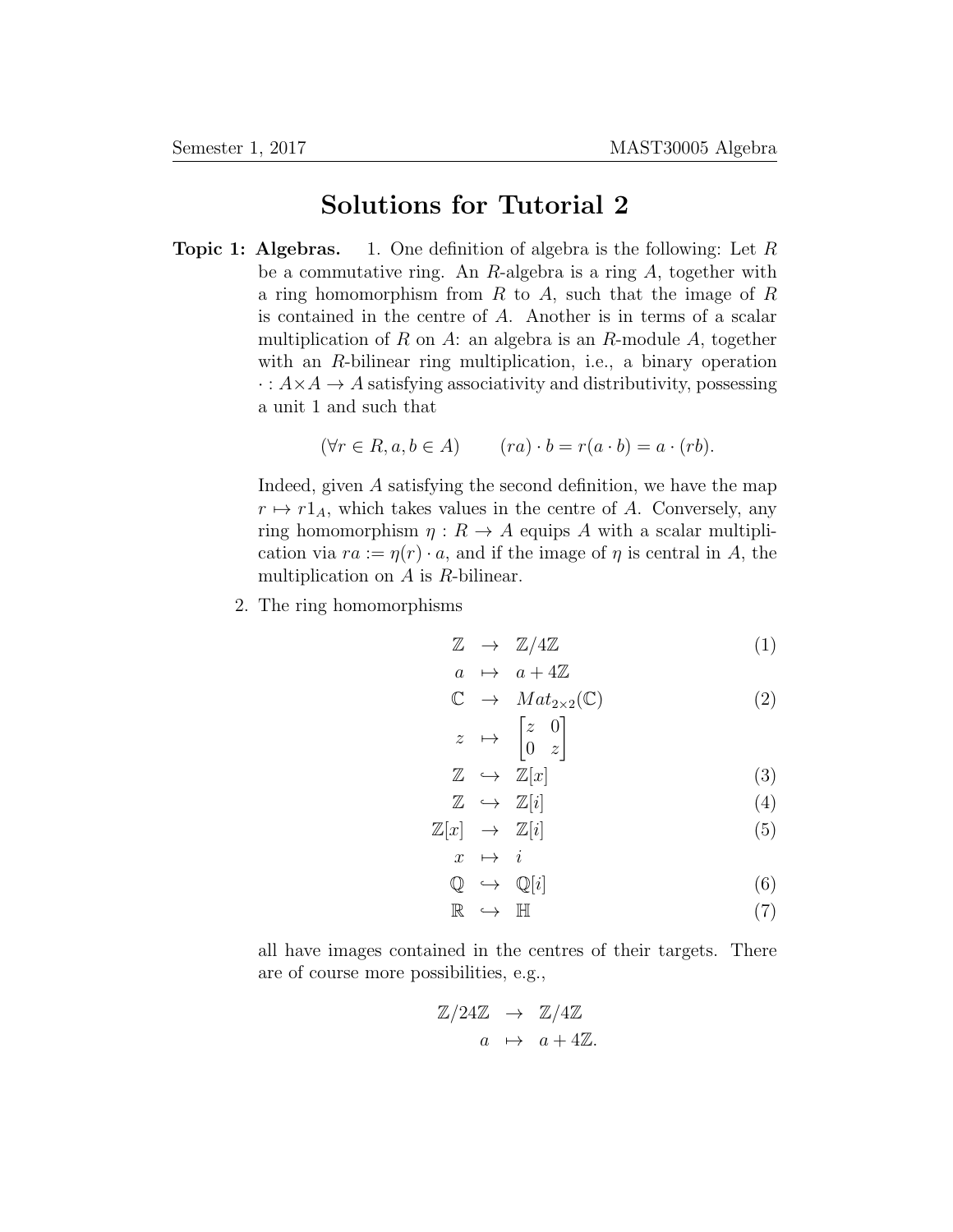Note that the inclusion of the complex numbers  $\mathbb C$  in the quaternions  $\mathbb H$  is not an example:  $\mathbb C$  is not central in  $\mathbb H$ . The matrix example is maybe the most instructive, as you are used to thinking of the vector space of matrices. So, you may think of an algebra as a ring with some extra structure.

**Topic 2: Quotient rings** Let R be a ring, and let I be a two-sided ideal of R.

> 1. Show that there is a unique ring structure on the set of cosets  $R/I$ (with respect to which operation?) such that the quotient map

$$
q: R \longrightarrow R/I
$$

is a ring homomorphism. First, an ideal is a subgroup of  $(R, +)$ , which is an abelian group, so  $I$  is automatically normal. The monoid  $(R, \cdot)$ , on the other hand, might not be a group, and the ideal property  $(\forall r \in R)$   $(r \cdot I = I)$  illustrates just how much can go wrong when attempting to partition a monoid into "cosets". The quotient therefore refers to the cosets of  $I$  in  $R$  with respect  $to +$ , i.e.,

$$
q: R \longrightarrow R/I
$$

$$
r \longmapsto r+I.
$$

This is surjective, and we already know that the quotient is a group with respect to  $+$ . Our only chance of defining a multiplication on  $R/I$  making q a ring map is to set  $q(r) \cdot q(s) := q(r \cdot s)$ . To see that this is well defined, assume  $r \equiv r' \mod I$  and  $s \equiv s' \mod I$ . Then we have

$$
r \cdot s - r' \cdot s' = r(s - s') + (r - r')s' \in I.
$$

The last step uses that  $I$  is a two-sided ideal and is, in fact, the motivation for that definition.

- 2. The kernel of q is the coset of  $0 + I = I$ .
- Topic 3: Third isomorphism theorem for rings Let  $I$  and  $J$  be twosided ideals of R such that  $I \subseteq J \subseteq R$ .